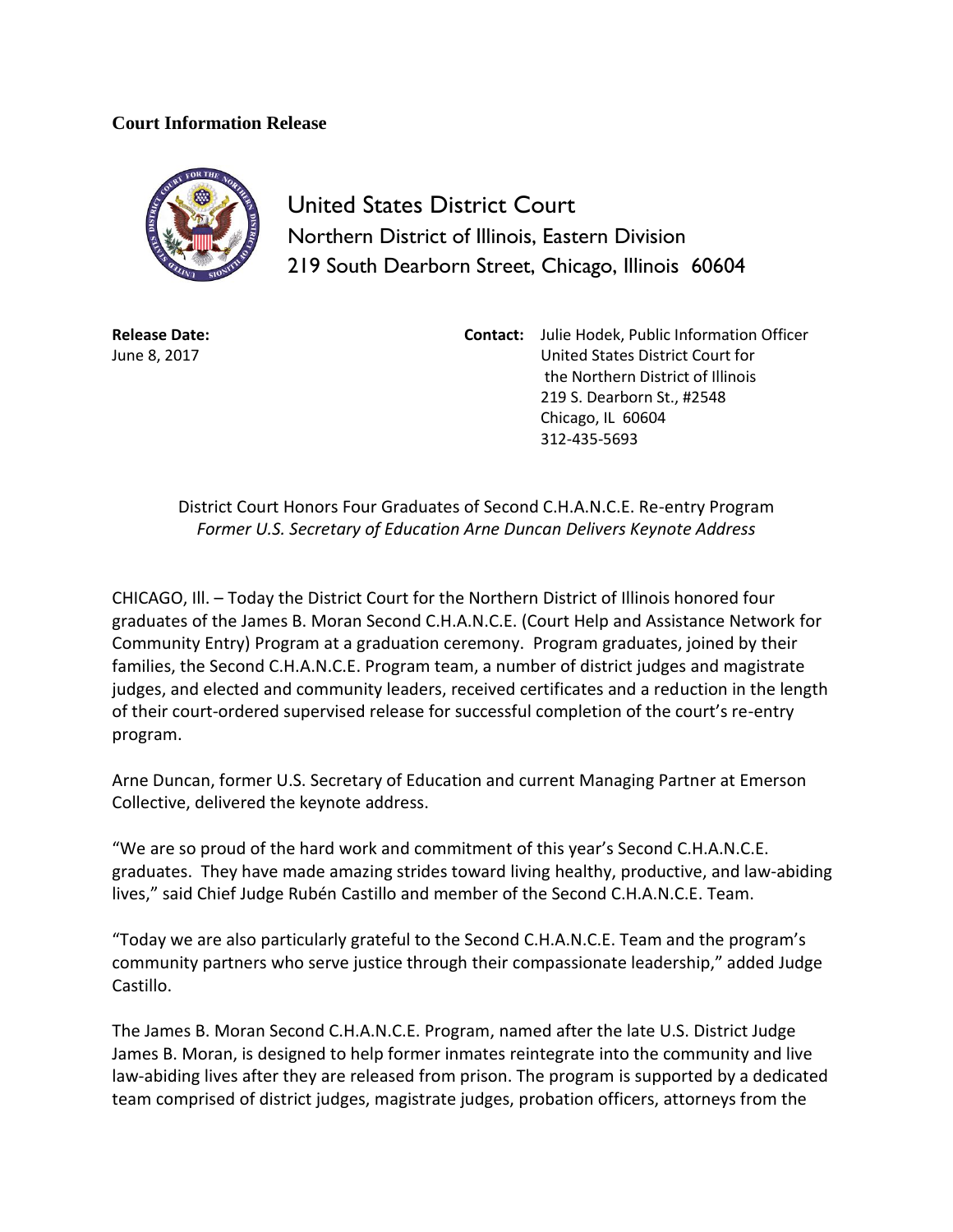Federal Defender Program, assistant U.S. attorneys, and drug treatment specialists who are there to assist participants with the social, employment, and other challenges that confront individuals returning to the community from prison.

Bi-monthly court sessions address participants' progress and performance on federal supervision. Each participant is given the opportunity to speak about current challenges, to share experiences and to receive feedback from other participants and from program team members. In addition to the participants' original federal supervision requirements, all participants are expected to follow through with individualized goals set by the court team and to comply with the Second C.H.A.N.C.E. Program requirements. Participants receive rewards, incentives and sanctions, when necessary, to promote positive efforts and encourage a drugfree lifestyle. Individuals who successfully complete the Second C.H.A.N.C.E. Program are rewarded with a reduction of federal supervision.

The Second C.H.A.N.C.E. Program is now in its seventh year. Chief Judge Rubén Castillo, Judge Sara L. Ellis, Magistrate Judge Susan E. Cox, and Magistrate Judge Sidney I. Schenkier all serve on the Second C.H.A.N.C.E. Team.



Former U.S. Secretary of Education Arne Duncan delivers keynote address